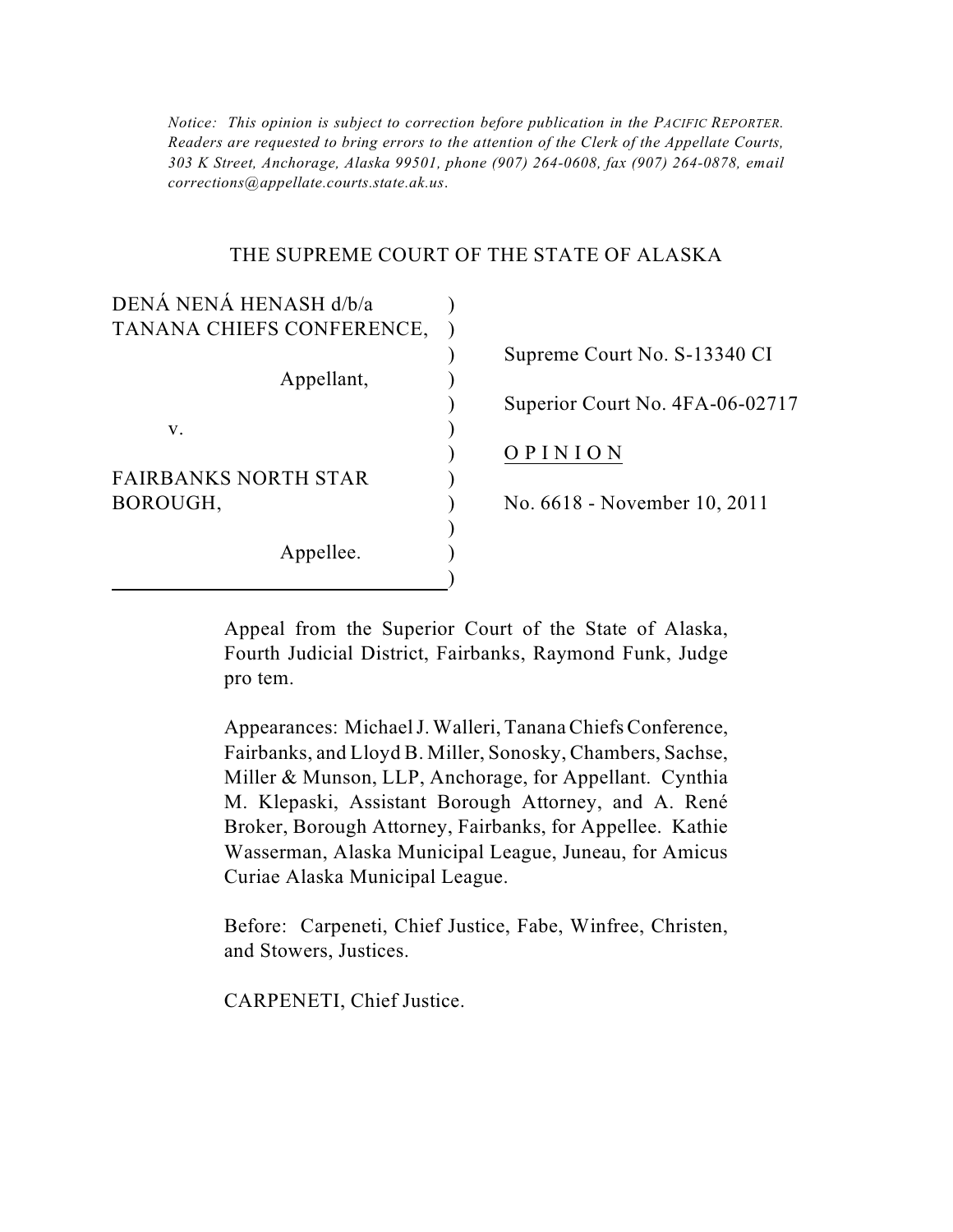#### **I. INTRODUCTION**

 the exemption. The nonprofit corporation appeals the denial of exemptions for three of exclusively for charitable purposes, we reverse the assessor's determination on the four appealed properties, vacate the attorney's fees award, and remand for an award of fees A Native nonprofit corporation applied to the borough assessor for charitable-purpose tax exemptions on several of its properties. The assessor denied exemptions for five of the parcels, concluding that they did not meet the exemption's requirements. The superior court affirmed the denial as to four of the properties and remanded the case for consideration of one property back to the assessor, who granted the remaining properties plus a portion of the fourth, and appeals the superior court's award of attorney's fees to the borough. Because the properties in question were used in light of this opinion.

### **II. FACTS AND PROCEEDINGS**

 Tanana Chiefs Conference, Inc. (TCC), also known as Dená Nená Henash, Interior Alaska. TCC owns several properties in the Fairbanks North Star Borough (the is a regional Native nonprofit corporation that provides health services, social services, and community development services to Native entities and individuals throughout Borough), including the David Salmon Tribal Hall, the Chief Peter John Tribal Building, and the Al Ketzler, Sr., Building. Some of TCC's properties house TCC's own operations, while others are leased to outside entities. TCC and the borough assessor have disputed the tax status of TCC's property in the past.<sup>1</sup>

In October 2005, TCC submitted applications to the borough assessor seeking exempt status for 22 parcels under the charitable-purpose exemption of state

*See Fairbanks N. Star Borough v. Dená Nená Henash*, 88 P.3d 124 (Alaska 2004). **1**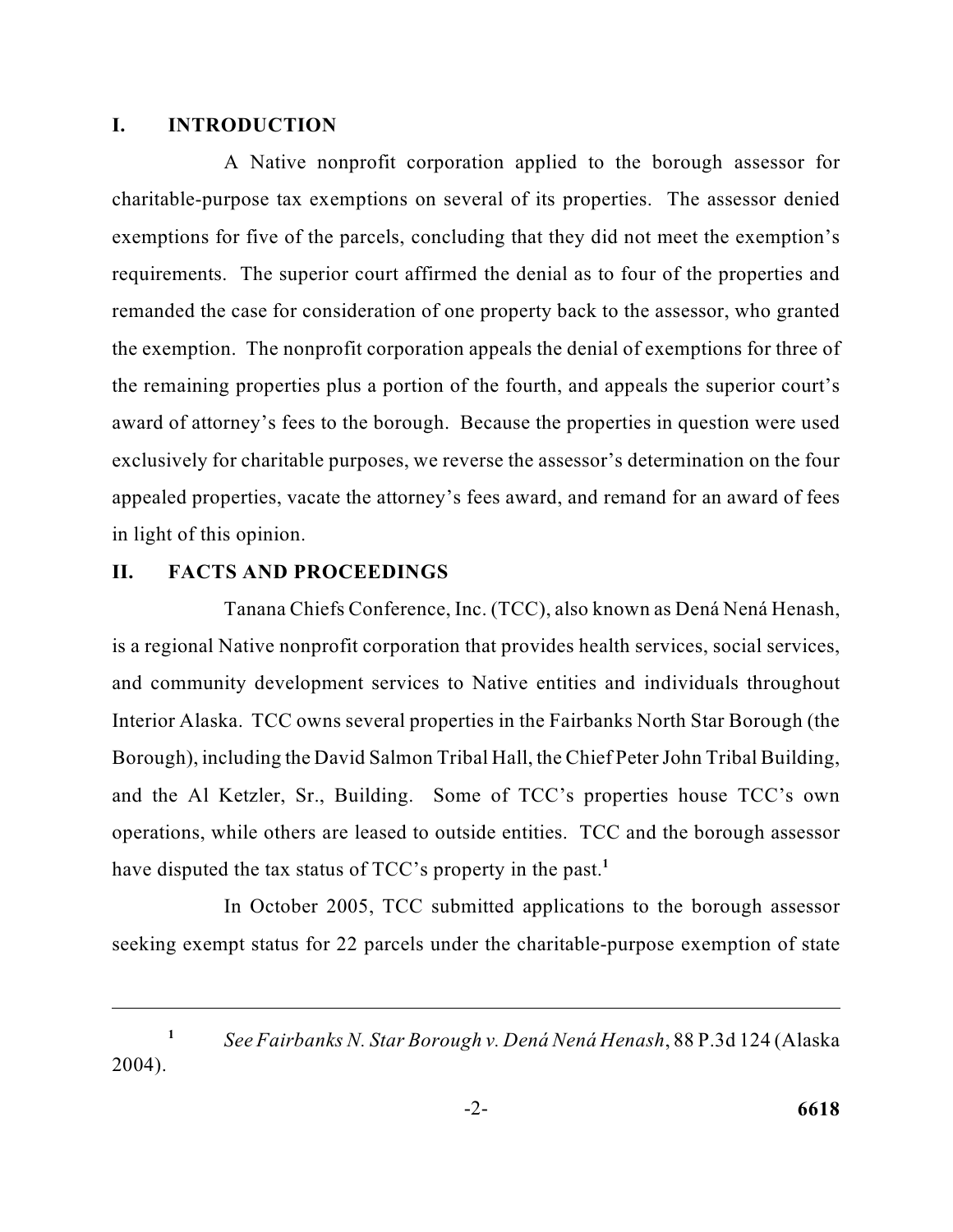law.<sup>2</sup> The assessor initially decided that one parcel was fully exempt, found that a portions, but disputed the eligibility of the others. TCC appealed the assessment notices applications. In May 2006, the borough assessor and some of his staff conducted a walk- assessor in June 2006. The assessor issued findings of fact and conclusions of law for partially exempt and eight of the parcels were non-exempt. TCC appealed to the superior court as to five of the parcels. The superior court, acting as an intermediate appellate Chief Peter John Tribal Building, and the first and second floors of the Al Ketzler, Sr., Building. The court also remanded the case for consideration of the fifth parcel — remaining parcels. One month later, the court awarded TCC \$455.55 in attorney's fees and \$13.42 in costs. Simultaneously, the court ordered TCC to pay the Borough \$38,416 number of properties were spatially apportioned between exempt and non-exempt on the remaining 21 parcels, though it subsequently withdrew three of its exemption through of several of the disputed properties. A hearing was held before the borough the 18 remaining parcels in September 2006, concluding that ten of the parcels were court, upheld the assessor's determination as to four parcels: the David Salmon Tribal Hall, the second floor of the Chief Peter John Tribal Building, the fourth floor of the consisting of rooms 512, 524, and 525 of the Chief Peter John Tribal Building — back to the borough assessor for more detailed findings. On remand, the assessor held a hearing, permitted TCC to supplement the record, and ultimately granted the parcel exempt status. In October 2008, the superior court resolved the appeal as to four in attorney's fees.

 Hall, the second floor of the Chief Peter John Tribal Building, the fourth floor of the TCC appeals the superior court's decision as to the David Salmon Tribal

*See* AS 29.45.030. **2**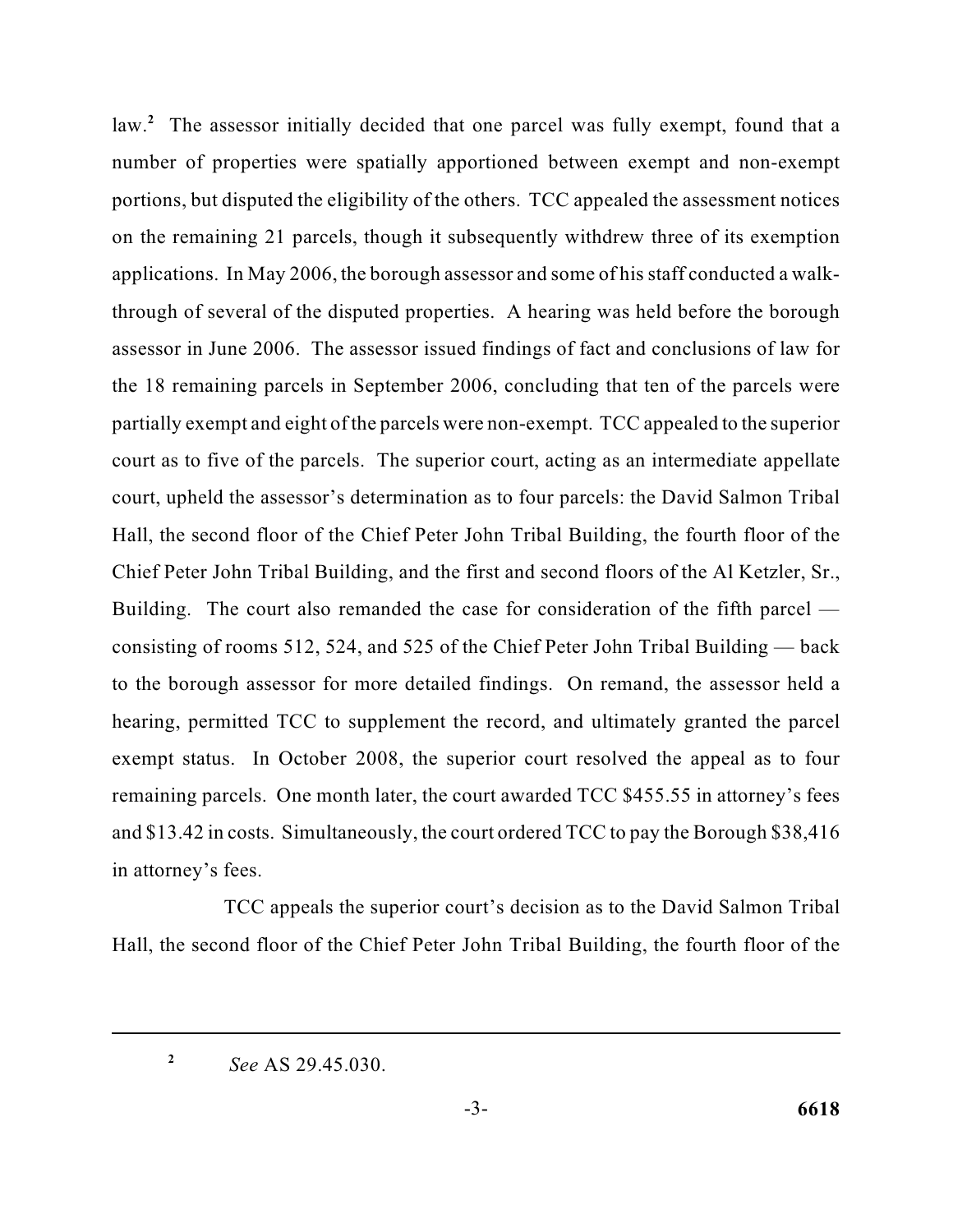Chief Peter John Tribal Building, and the second floor of the Al Ketzler, Sr., Building.**<sup>3</sup>** TCC also appeals the attorney's fees award.

## **III. STANDARD OF REVIEW**

 reviews a decision of the borough assessor, we review the assessor's decision directly, assessor's administrative expertise.<sup>5</sup> We review questions of law de novo, adopting the When the superior court in its capacity as an intermediate appellate court not deferring to the superior court's decision.<sup>4</sup> Whether certain property merits a tax exemption under AS 29.45.030 is a question requiring statutory interpretation; thus, we apply the "substitution of judgment" standard of review, giving no deference to the rule of law "most persuasive in light of precedent, reason, and policy."**<sup>6</sup>**

 **<sup>5</sup>***See City of Nome v. Catholic Bishop of N. Alaska*, 707 P.2d 870, 875-76 (Alaska 1985) (citations omitted).

<sup>&</sup>lt;sup>3</sup> TCC's opening brief and points on appeal indicate that it is appealing the floor of the Al Ketzler, Sr., Building. The first floor was occupied by the U.S. General assessor's determination as to both the first and second floors of the Al Ketzler, Sr., Building, which were part of the same tax parcel. However, TCC's briefing concerns itself entirely with the lease by the Fairbanks Native Association (FNA) of the second Services Administration, and TCC refers to it only as a "market comparable" in its briefing. We have therefore reviewed the superior court's conclusion only with respect to FNA's lease of the second floor of the Al Ketzler, Sr., Building.

 *Trust v. Municipality of Anchorage, Bd. of Equalization*, 909 P.2d 1381, 1382 (Alaska **<sup>4</sup>***See Dená Nená Henash*, 88 P.3d at 128 (citing among others *CH Kelly*  1996)).

**<sup>6</sup>***See Dená Nená Henash*, 88 P.3d at 128-29 (quoting *Ketchikan Gateway Borough v. Ketchikan Indian Corp.*, 75 P.3d 1042, 1045 (Alaska 2003)) (internal quotation marks omitted).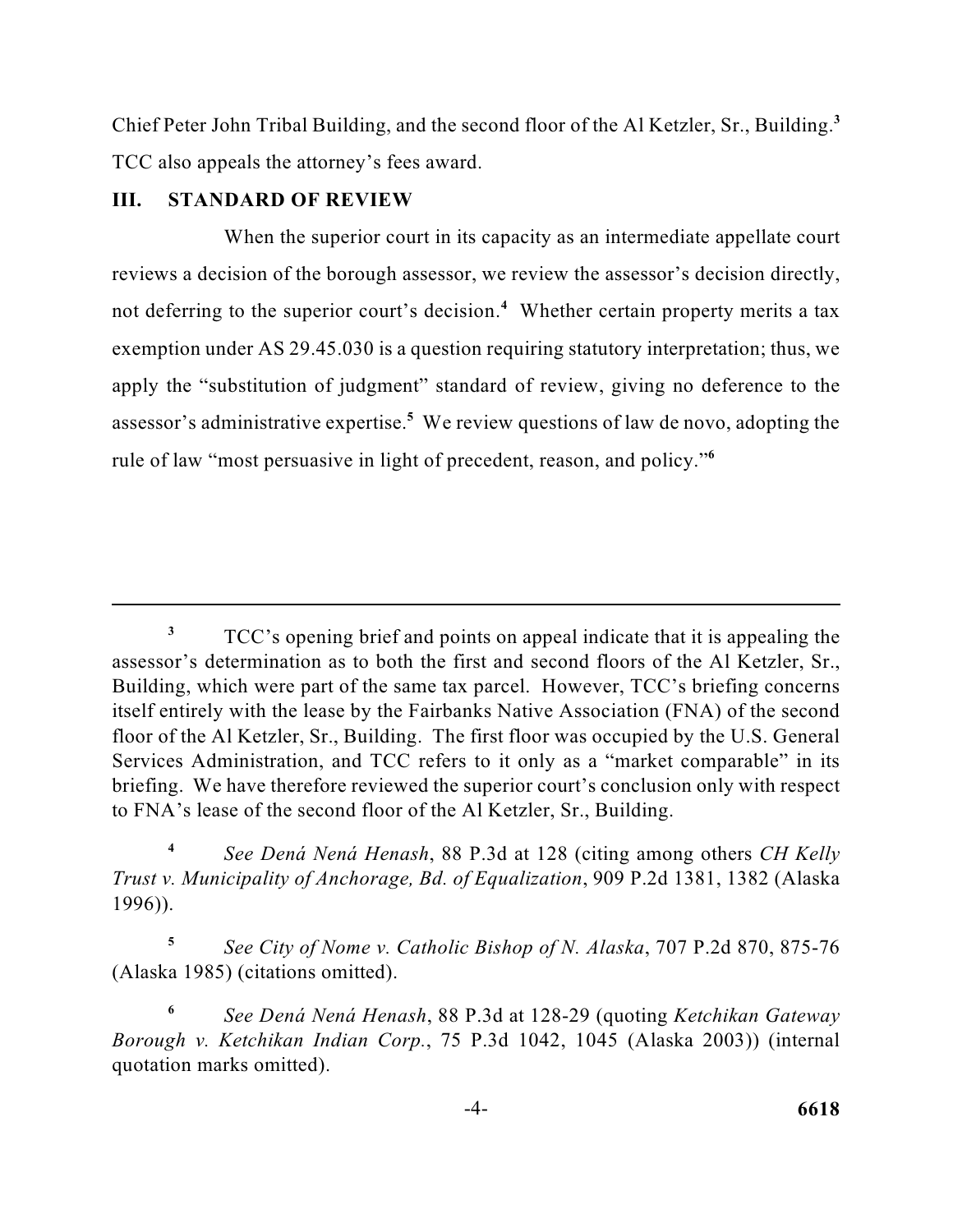findings for substantial evidence.<sup>8</sup> Substantial evidence is "such relevant evidence as a reasonable mind might accept as adequate to support a conclusion."**<sup>9</sup>** In all contested cases, the assessor is required to "make findings of fact sufficient to explain the reasons" for its decision.<sup>7</sup> We review the assessor's factual

## **IV. DISCUSSION**

. . .

. . . .

 Alaska Statute 29.45.030, the most recent version of Alaska's charitablepurpose tax exemption statute,**<sup>10</sup>** provides in relevant part:

(a) The following property is exempt from general taxation:

(3) property used exclusively for nonprofit religious, charitable, cemetery, hospital, or educational purposes;

(c) Property described in  $(a)(3) \dots$  of this section from which income is derived is exempt only if that income is solely from use of the property by nonprofit religious, charitable, hospital, or educational groups. If used by nonprofit

**<sup>7</sup>***Id.* at 129 (citing *City of Nome*, 707 P.2d at 875).

**<sup>8</sup>***Id*. (citing *Balough v. Fairbanks N. Star Borough*, 995 P.2d 245, 254 (Alaska 2000)).

**<sup>9</sup>***Keiner v. City of Anchorage*, 378 P.2d 406, 411 (Alaska 1963) (citing *Consol. Edison Co. of N.Y. v. N.L.R.B.*, 305 U.S. 197, 229 (1938)).

 amended in 1964. *See* ch. 34, § 2, SLA 1964. AS 29.10.336 was subsequently amended 1985 amendment contained the last revision of the charitable-purpose exemption to date. <sup>10</sup> The charitable-purpose tax exemption in current AS 29.45.030 was preceded by a similar exemption at former AS 29.10.336 (1962). This provision was and renumbered as AS 29.53.020 in 1972, which in turn was amended and renumbered as AS 29.45.030 in 1985. *See* ch. 118, § 2, SLA 1972; ch. 74, § 12, SLA 1985. The This case is the first to address the proper interpretation of the exemption as most recently amended.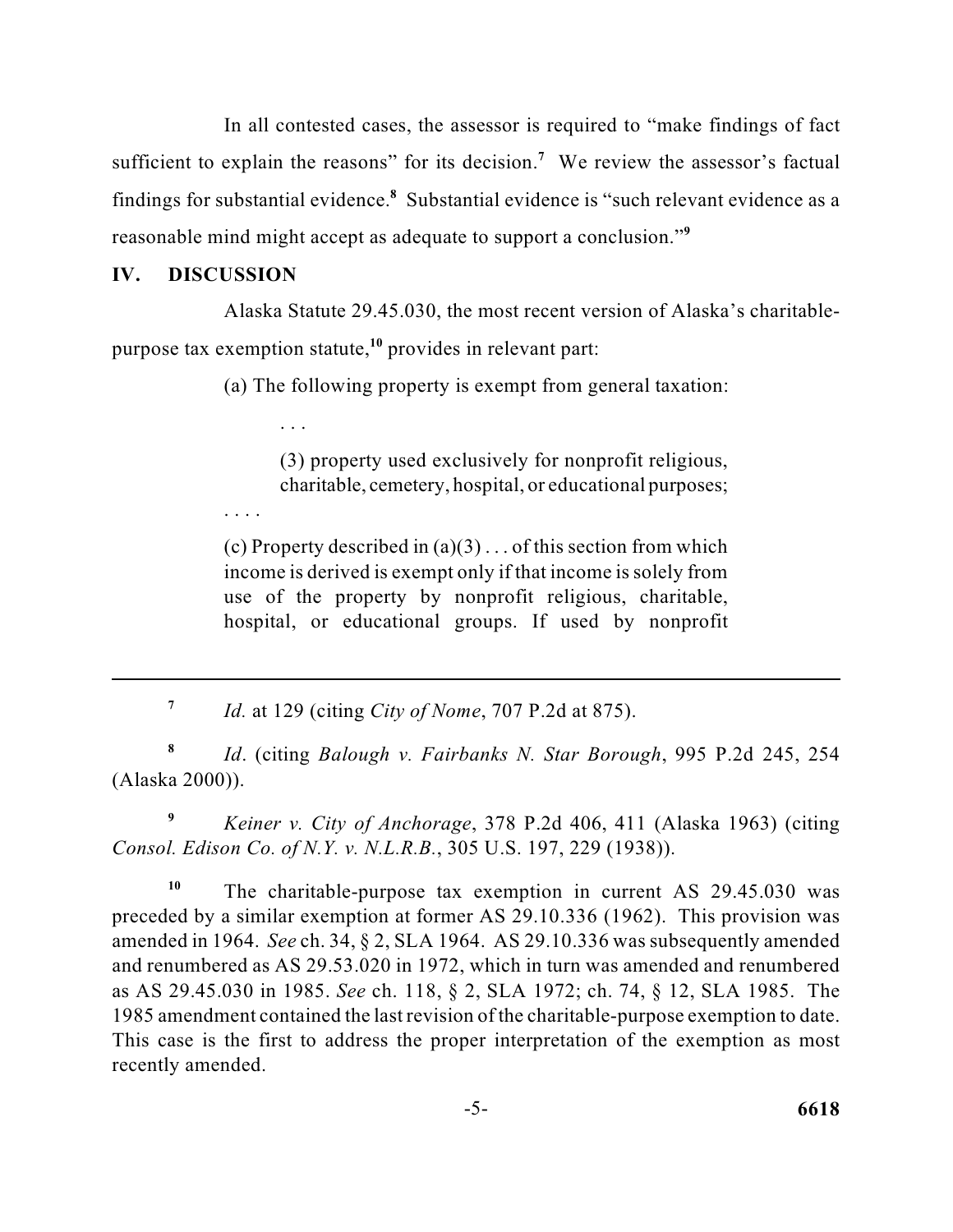educational groups, the property is exempt only if used exclusively for classroom space.

exclusive use requirement of AS 29.45.030(a) to qualify for tax exemption — that is, it must be "used exclusively for nonprofit religious, charitable, cemetery, hospital, or exempt if (1) the entities using a specific property are all nonprofit religious, charitable, hospital, or educational groups (with educational groups using the property exclusively hospital, or educational purposes. There are no statutory restrictions on the amount of We interpret the statute as follows: As a general matter, property must meet the educational purposes."**<sup>11</sup>** In the special case of income-deriving properties, these remain for classroom space); and (2) the property meets the exclusive use requirement of AS 29.45.030(a), being used exclusively for nonprofit religious, charitable, cemetery, income such properties may earn.

 Salmon Tribal Hall, the second floor of the Chief Peter John Tribal Building, the second TCC challenges the borough assessor's determination that the David floor of the Al Ketzler, Sr., Building, and the fourth floor of the Chief Peter John Tribal Building are ineligible for a tax exemption under AS 29.45.030. We take each in turn, using the above statutory analysis to frame our discussion.

## **A. The David Salmon Tribal Hall**

 The first parcel at issue is the David Salmon Tribal Hall (Tribal Hall). TCC describes the Tribal Hall as "an alcohol free Native community center" and "potlatch hall," which primarily serves as "a venue to hold potlatches for the Native community community. Funerals, memorials, and hardship fundraisers have first priority in booking in Fairbanks." TCC policy restricts Tribal Hall use to the Native community, and no user fee is charged for funerals, memorials, and hardship fundraisers related to the Native

AS 29.45.030(a)(3). **11**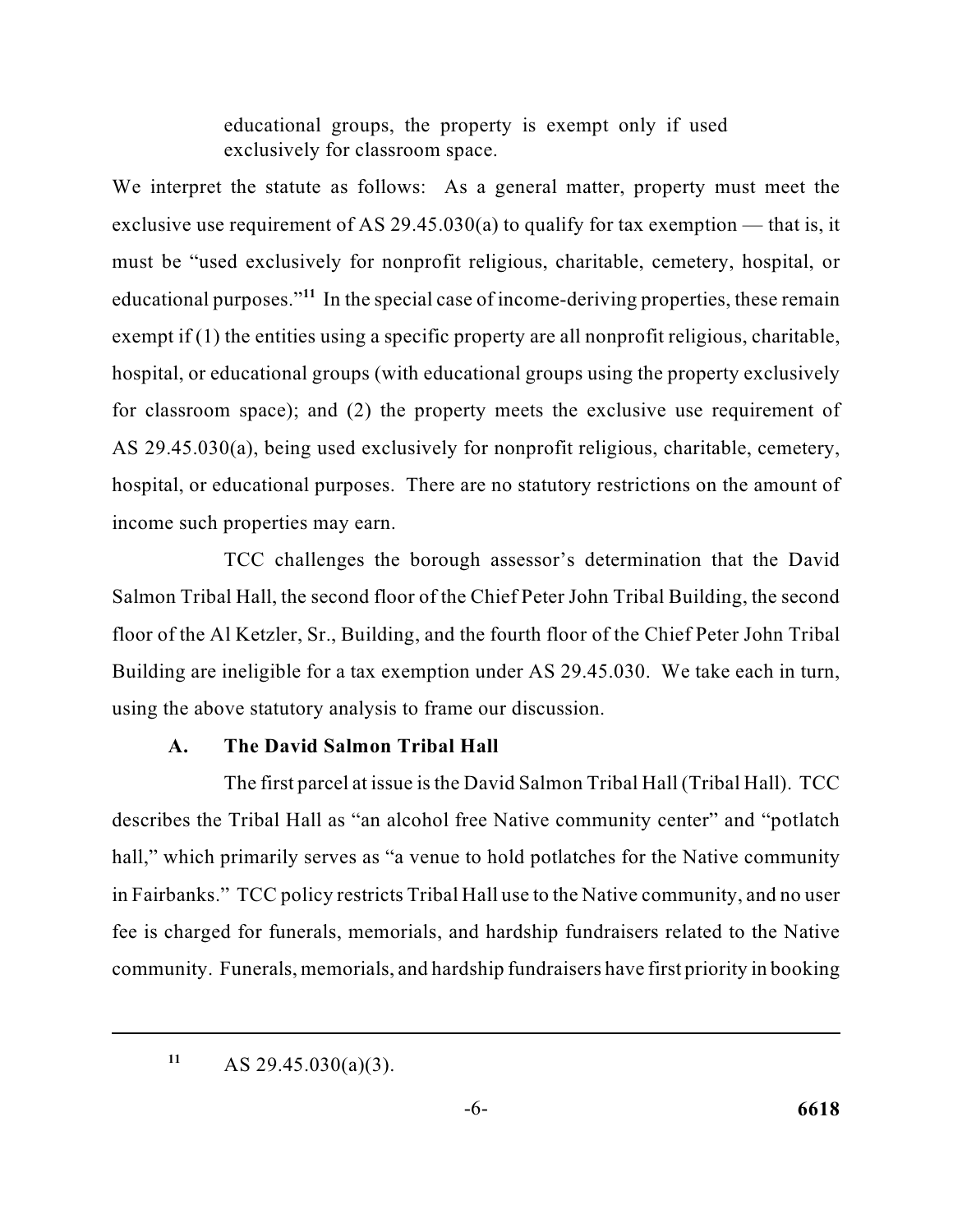For these other events, TCC lists user fees between \$125 and \$875. Drugs, alcohol, and the Tribal Hall, and other events must vacate their reservations should a conflict arise. tobacco are not permitted in the facility.

 The assessor found, and the parties do not contest, that the Tribal Hall was used 40 times in 2005. The assessor also found that these uses included a mix of "tribal governance meetings and other gatherings," and some of the groups using the hall paid related activities, potlatches, dances, funerals, church services, fund raisers, tribal a fee to do so. The record supports both findings.

 exemption, explaining that its limited use "was not exclusive to exempt purposes." The to be non-exempt, but noted that the uses of the Tribal Hall included weddings, and in reception [is] not . . . a charitable use," and therefore the Tribal Hall failed the requirement that it be used exclusively for charitable purposes. TCC appeals the superior court's ruling, arguing that the uses of the Tribal Hall are "clearly charitable" and merit The assessor concluded that the Tribal Hall was not eligible for a tax assessor did not specify these non-exempt uses. On appeal, the superior court acknowledged that the assessor did not specify which uses of the Tribal Hall were found at least one case a fee of \$575 was charged for a wedding reception. The superior court concluded that "the renting of a hall to private individuals for a wedding or wedding a tax exemption.

 two questionable uses: two wedding receptions, for which the organizers paid \$375 and We use the "substitution of judgment" standard to review the assessor's decision.<sup>12</sup> The central issue is whether the paid uses of the Tribal Hall violate the "exclusive use" requirement of AS 29.45.030(a). Our review of the record reveals only

*City of Nome v. Catholic Bishop of N. Alaska*, 707 P.2d 870, 875-76 (Alaska 1985); *Fairbanks N. Star Borough v. Dená Nená Henash*, 88 P.3d 124, 128 (Alaska 2004). **12**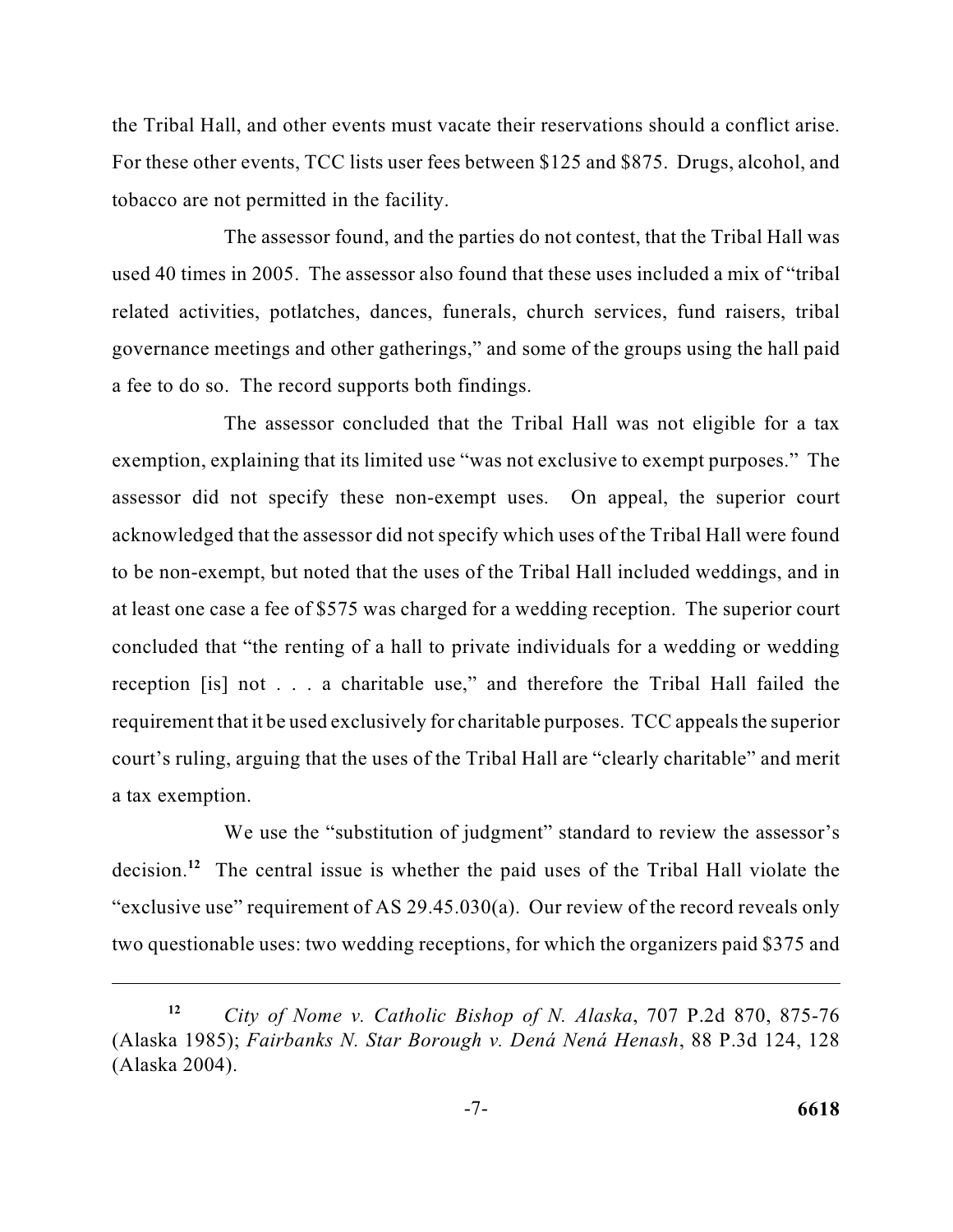receptions do not negate the charitable-purpose tax exemption. The receptions are firmly connected to the charitable purpose underlying TCC's administration of the Tribal Hall: words of TCC's counsel at oral argument. We have said that "what is done out of good will and a desire to add to the improvement of the moral, mental, and physical welfare of the public generally comes within this meaning of the word 'charity.' "**<sup>14</sup>** TCC's use \$575, respectively.**<sup>13</sup>**Unlike the superior court, we conclude that these wedding promoting "an alcohol-free environment for Native social and cultural events," in the of the Tribal Hall for its constituency falls well within this definition.

 the wedding. However, TCC persuasively responded that in other venues, alcohol is alcohol is not permitted on any TCC property. At oral argument, TCC stated that security guards monitor the Tribal Hall to ensure that intoxicated individuals do not enter and that guests do not bring alcohol into the event. As the Tribal Hall uniquely provides In oral argument before us, the Borough argued that an alcohol-free reception can occur in other venues, in accordance with the wishes of the person holding likely to be available from nearby bars that may even be in the same building, whereas an alcohol-free venue for TCC's constituency, we hold that constituent wedding receptions do not disqualify TCC's use of the Tribal Hall as a charitable use. Overall, the Tribal Hall meets the exclusive use requirement of the charitable-purpose tax exemption statute, and should have been deemed tax-exempt.

## **B. The Second Floor Of The Chief Peter John Tribal Building And The Second Floor Of The Al Ketzler, Sr., Building**

 **<sup>13</sup>**A third wedding reception was combined with a potlatch; users do not appear to have paid a fee.

**<sup>14</sup>***Dená Nená Henash*, 88 P.3d at 132 (quoting *Matanuska-Susitna Borough v. King's Lake Camp*, 439 P.2d 441, 445 (Alaska 1968)).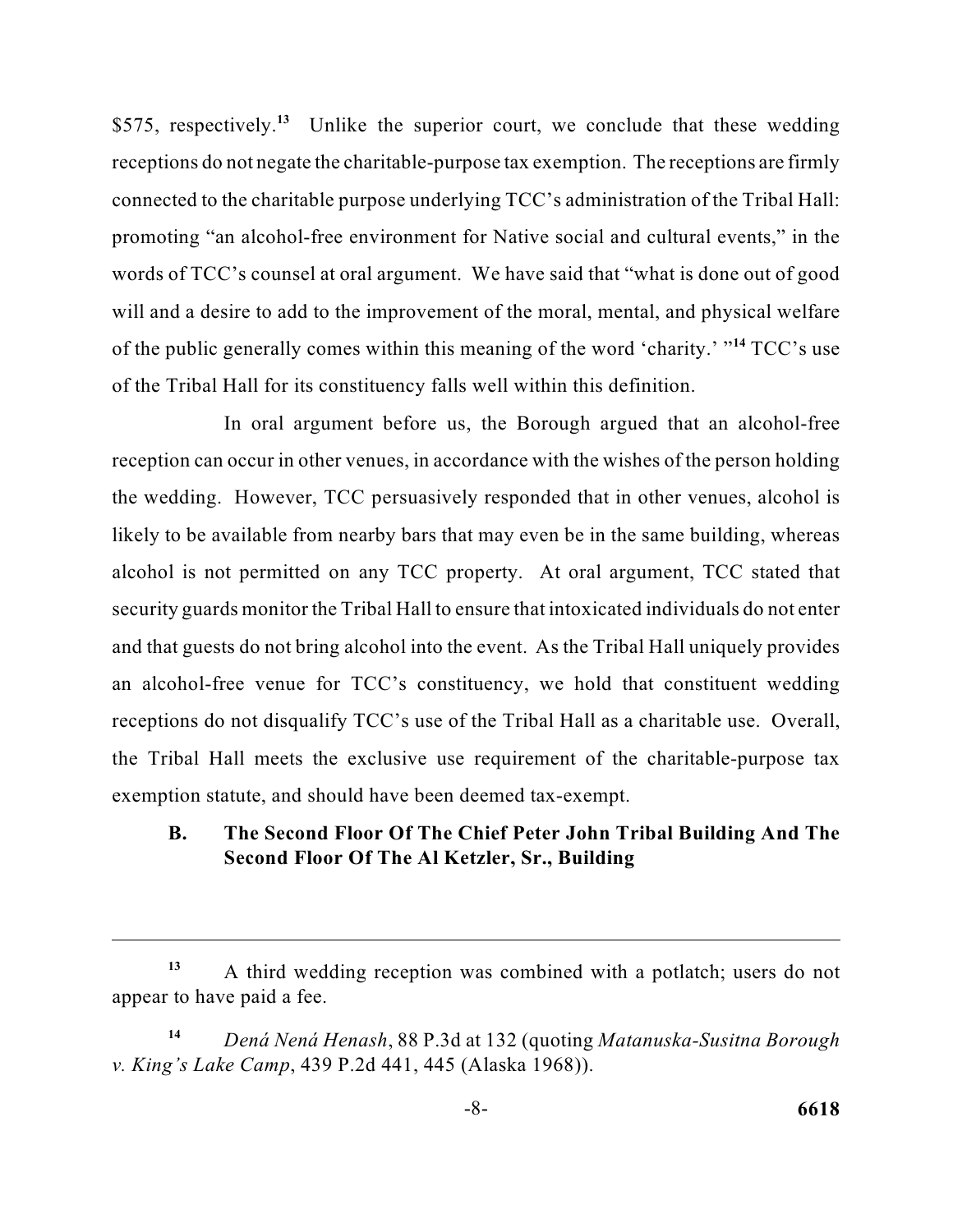The next two properties at issue are the second floor of the Chief Peter John both properties to other nonprofit organizations. Suite 201 of the Chief Peter John Tribal Tribal Building and the second floor of the Al Ketzler, Sr., Building. TCC has rented Building is leased to the Adult Learning Program of Alaska (Learning Program), which TCC describes as "an educational group which leases its space for classroom space." Suite 200 of the Al Ketzler, Sr., Building is leased to the Fairbanks Native Association. The borough assessor deemed the properties rented by the Learning Program and Fairbanks Native Association to be taxable, as both were being leased at market rates. The superior court affirmed, largely for the same reason.

 assessor and the superior court focused on the rental amounts, TCC argues that TCC argues on appeal that the assessor erred as to the law, and that the assessor's factual findings were not supported by substantial evidence. While the AS 29.45.030(c) exempts both properties because they are being leased by one statutorily-qualified nonprofit to another statutorily-qualified nonprofit for qualifying uses. TCC argues that the amount of income TCC derives from renting the property is immaterial. The Borough's position is that neither property should receive a tax exemption, because they are leased at market rates.

 AS 29.45.030 places no restrictions on the amount of income the charitable organization derives from renting the property. It is concerned only with the nature of the property's use. Because TCC is a charitable nonprofit, the leased properties will be tax-exempt if the lessee is a nonprofit religious, charitable, hospital, or educational group that is using TCC's argument is persuasive. Leased properties derive income for the lessor, and are therefore subject to the restrictions of AS 29.45.030(c). However, the property "exclusively for nonprofit religious, charitable, cemetery, hospital, or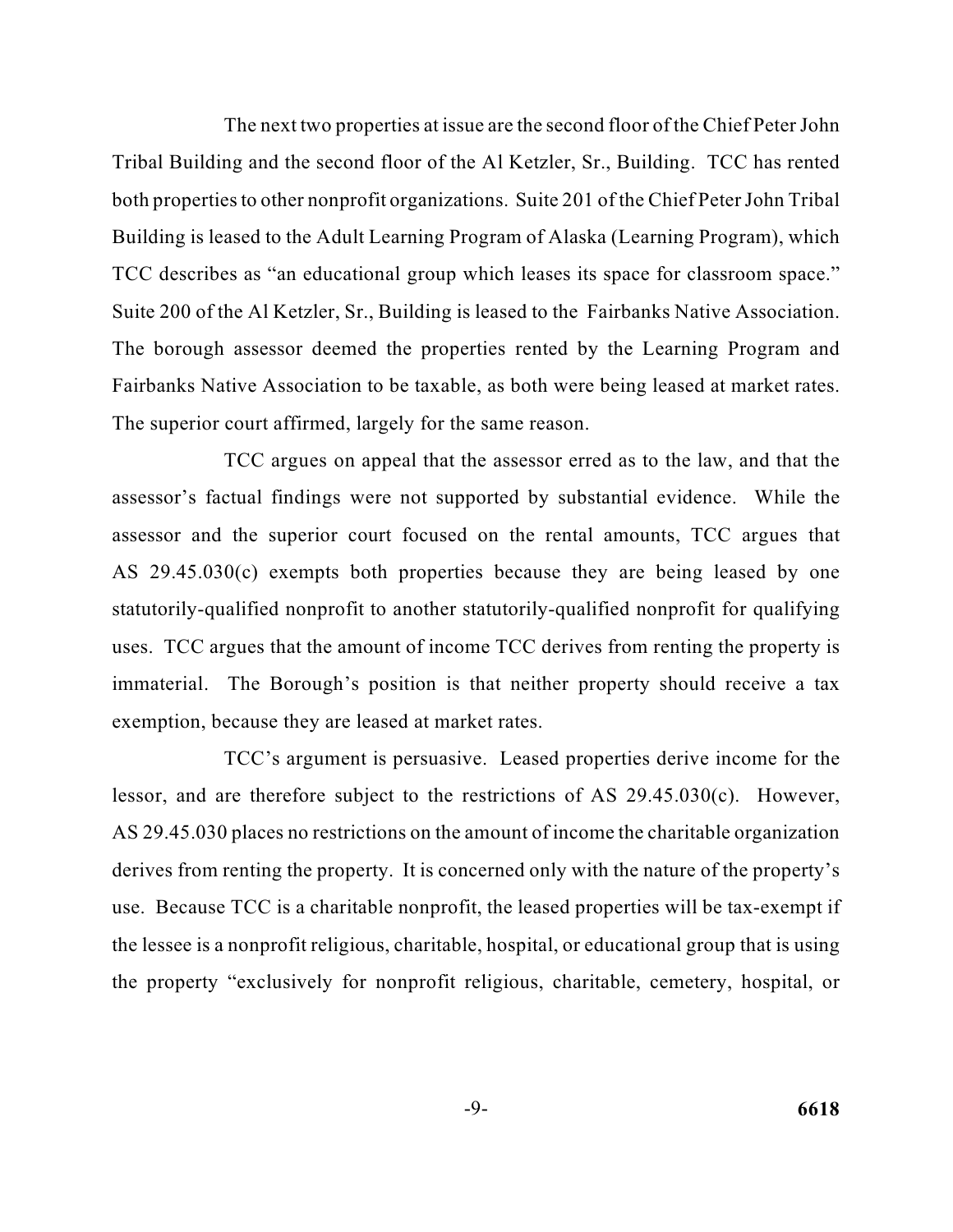educational purposes."**<sup>15</sup>**If a lessee is an educational group, the exemption is qualified by the requirement that the lessee use the property "exclusively for classroom space."**<sup>16</sup>**

 rents. This conclusion is based on a misinterpretation of the law. The Borough does not The assessor did not identify non-exempt uses in the case of either property; he concluded that the properties were taxable solely because TCC charged market-rate dispute that the Fairbanks Native Association and the Learning Program were renting the property for exempt uses; the Borough's argument relies on the erroneous assumption that TCC's rental rates are relevant. Because the properties in question were used "exclusively for [exempt] purposes," we interpret AS 29.45.030 to provide TCC a tax exemption in the case of both properties.

#### **C. The Fourth Floor Of The Chief Peter John Tribal Building**

 The final parcel at issue is the fourth floor of the Chief Peter John Tribal Building (Tribal Building). Under the borough code, the use of a parcel as of January 1 of the tax year is determinative of the tax exemption for that year.**<sup>17</sup>**Vacant property is not generally eligible for a property tax exemption.**<sup>18</sup>**In its preliminary disclosures, TCC disclosures, TCC updated this to say that "[a]s of January 1, 2006, the 4th floor was organization engaged in charitable activities. TCC asserts that its initial disclosure of a stated that the fourth floor of the Tribal Building was vacant. However, in supplemental occupied by the Fairbanks Community Mental Health Center" (Health Center). TCC simultaneously submitted documents showing that the Health Center was a nonprofit

**<sup>18</sup>**FGCO § 3.08.020(C).

**<sup>15</sup>**AS 29.45.030(a)(3).

**<sup>16</sup>**AS 29.45.030(c).

**<sup>17</sup>***See* Fairbanks General Code Ordinance (FGCO) §§ 3.08.020, .090 (2008).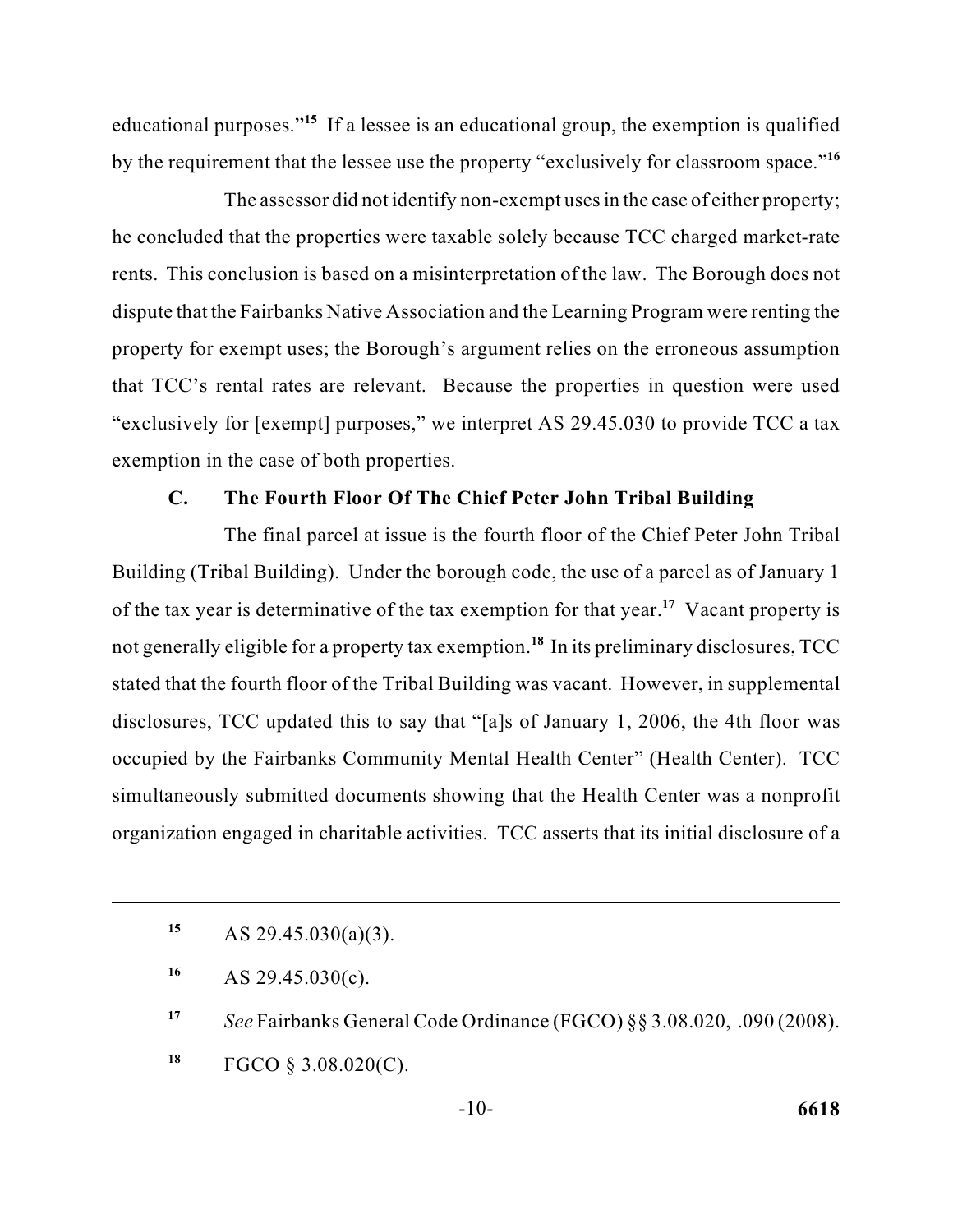vacancy was made in error. No lease documents relating to the Health Center were included in the record.

At the June 2006 hearing, the assessor noted that there had been "some kind of migration between departments" and asked when that had taken place. TCC Chief Financial Officer Kal Kennedy responded that "[t]he big migration was that Fairbanks Community Mental Health, right after the first of the year, vacated into their own structure." The exchange continued:

| Assessor: | [A]s of January 1st of the year, [the Health]      |
|-----------|----------------------------------------------------|
|           | Center] ran a holdover with their lease?           |
| Kennedy:  | Correct.                                           |
| Assessor: | Okay.                                              |
| Kennedy:  | They $\dots$ were in the process of moving, but it |
|           | didn't happen until — you know, into January       |
|           | or February.                                       |
| Assessor: | So for purposes of this exemption                  |
|           | application, it's $-$ they were there [on          |
|           | January 1st.                                       |
| Kennedy:  | Right.                                             |

 "[b]ased on TCC's [preliminary disclosures] it was declared that as of January 1, 2006 The assessor nonetheless determined that the parcel was non-exempt, explaining that the unit was vacant and no charitable use was being made of this area." The superior court affirmed this decision, explaining that the evidence was contradictory and that TCC had the burden of proof of showing the parcel was not vacant.

 asserts that the assessor's finding is "solely based upon [an] error in TCC's initial filings" TCC argues that the assessor's finding that the parcel was vacant on January 1, 2006, is not supported by substantial evidence and must be reversed. TCC and improperly ignores TCC's subsequent documentary and testimonial evidence correcting that error.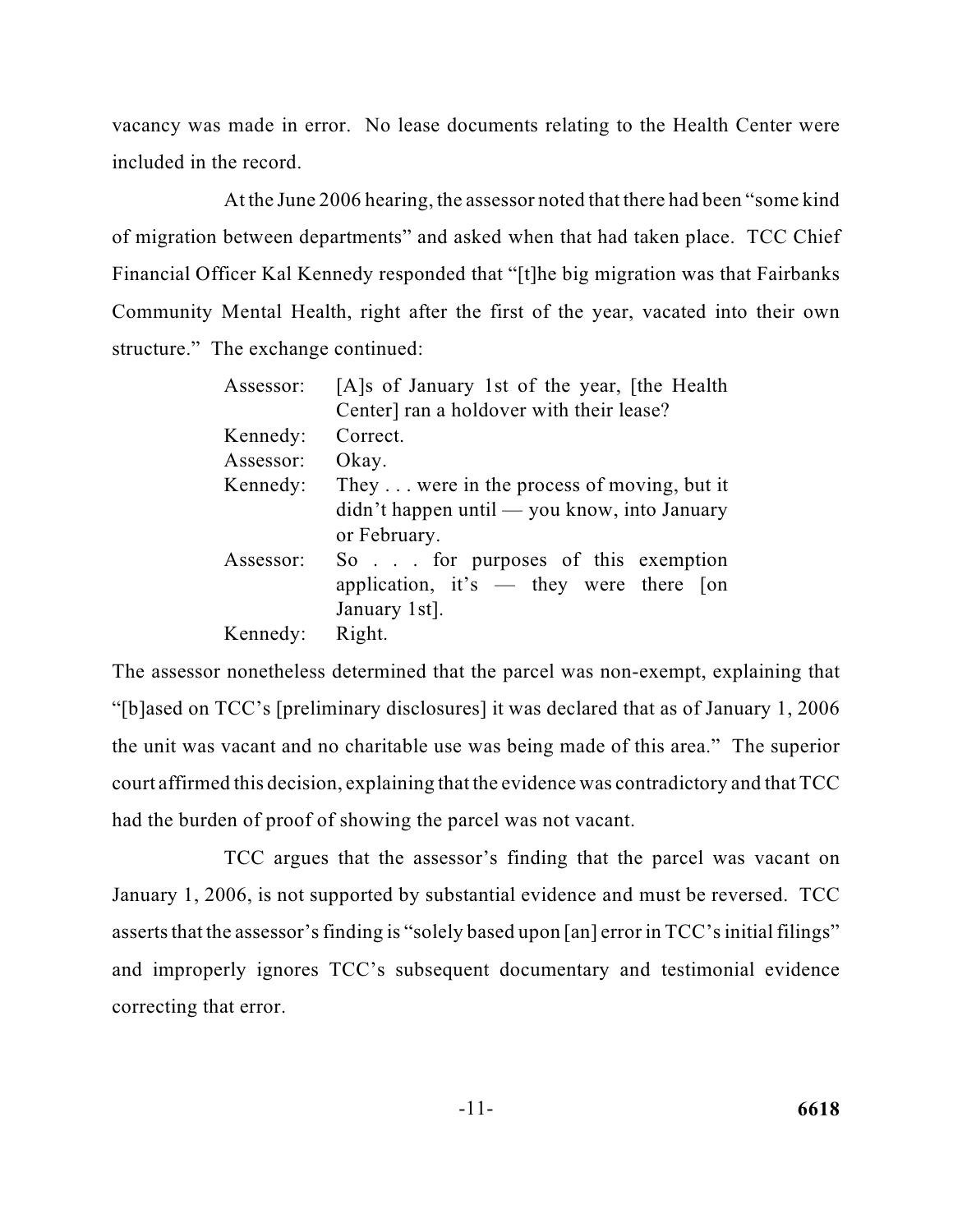the Borough argues that even if we find that the parcel was occupied, the parcel is still The Borough responds that the assessor's finding is supported by substantial evidence in light of TCC's preliminary disclosures and TCC's failure to provide financial documents or a lease agreement pertaining to the space. Alternatively, non-exempt because "TCC failed to provide any evidence as to rental rates and income derived from the lease of the space in 2005."

 occupied on January 1, 2006, and that its preliminary disclosure regarding the vacancy was in error. The assessor relied solely on the initial disclosure and did not explain why he ignored the later corrections. Nor did the assessor identify any reason for doubting supported by "such relevant evidence as a reasonable mind might accept as adequate to We agree with TCC that the assessor's vacancy finding was not supported by substantial evidence. Even in the absence of a lease agreement or financial documents, TCC did submit documentary and testimonial evidence that the parcel was the credibility of these later corrections. We find that the vacancy conclusion is not support a conclusion."**<sup>19</sup>**

With regard to the parcel's taxability, it is not seriously disputed that the Health Center, while it operated, was engaged in exclusively nonprofit hospital purposes. As explained above, AS 29.45.030 exempts properties that are rented from one qualifying nonprofit to another qualifying nonprofit, including nonprofit hospitals using the properties exclusively for nonprofit hospital purposes. Although the Borough argues that TCC has not produced evidence as to its rental rates and income from leasing the space to the clinic, these figures are immaterial to whether the use of the property is

*Keiner v. City of Anchorage*, 378 P.2d 406, 411 (Alaska 1963) (citations omitted). **19**